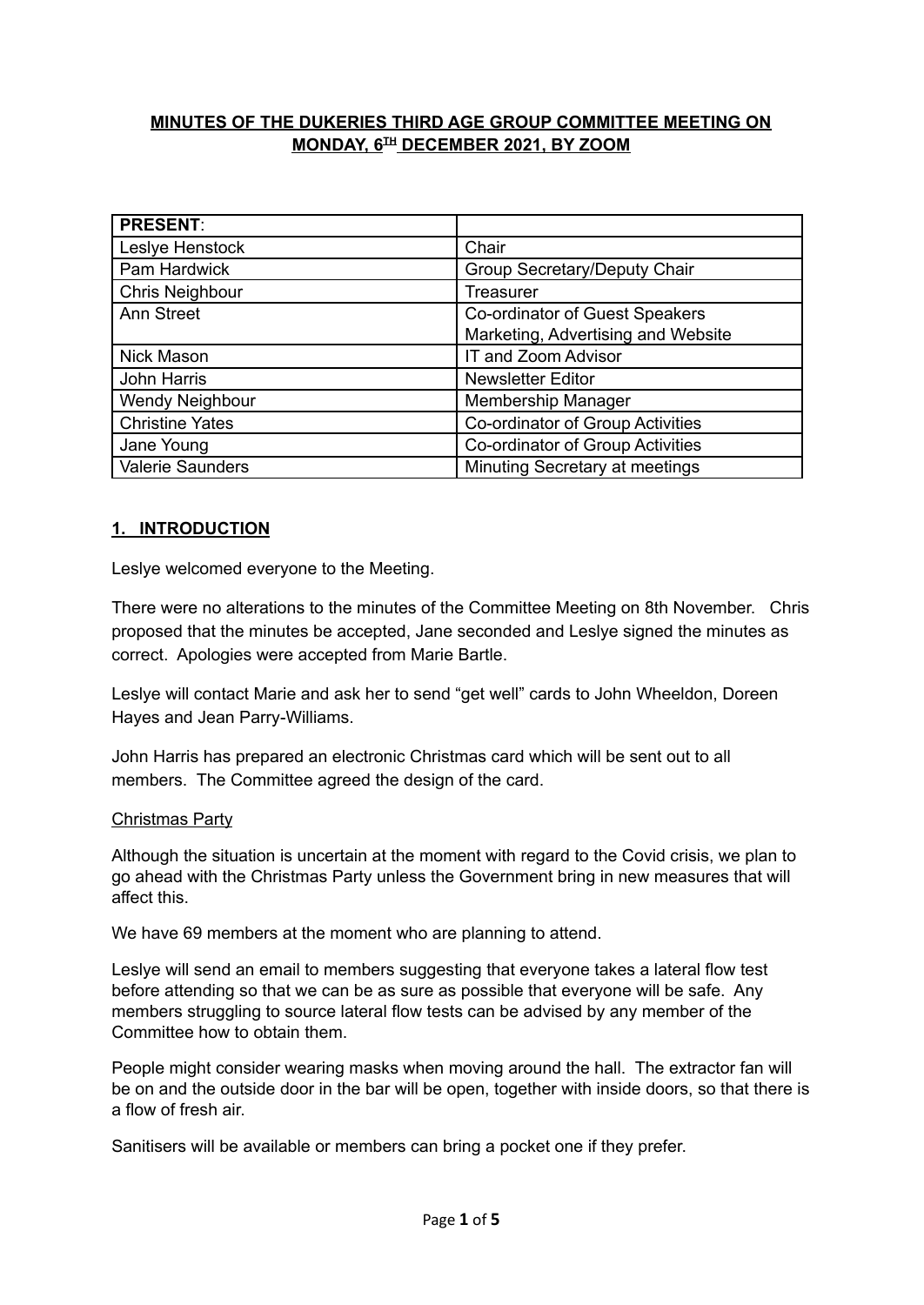Leslye asked members of the Committee to share this information with any members that they saw in the days leading up to the party because she had no idea how many members logged on to their emails.

### **Timings for the Party**

Leslye had already sent out a detailed plan of the timings for the party to the Committee prior to the Committee Meeting.

### **Who is Doing What at the Party**

Leslye commented that she had tried to spread the tasks so that everyone can enjoy the party. She will print off copies of the table plan for the Committee members.

Tony has offered to help with the auction of the table decorations and take the money to Chris.

# **11.30 Please help to put out ten tables (if you are able).**

#### **THEN**

Help Pam to empty car **(John, Colin and Mal)**

# Banners **(John and Colin)**

Raffle Table **(Pam assisted by Mal)**

Tablecloths and table decorations – flowers, table number and stand, tea lights, Bingo cards. **(Christine, Georgina and Janet)**

Badges on tables. Check chairs are correct. Go round with Register at 12.50. **(Wendy)**

Bunting and welcome sign. **(Sue and Jane)**

#### Music. **(Stefan)**

Buy milk for hot drinks. Check supplies of tea and coffee before the event. Turn on hot water. Put out cups and saucers. Plate up mince pies. Put on table at 2.15 **(Val)**

Help Val put out cups and saucers if needed **(Christine and Joan)**

Lighting, set up games. Secret Santa Table, H and S. **(Leslye)**

Set up Ukulele Group on the stage **(Linda). Christine will check prior to the event whether the chairs will fit on the stage).**

**12.00** Treasurer table will be at the back of the room **(Chris)**

#### **12.20 ALL DONE. MUSIC, CANDLES, CHECK CHAIRS.**

**12.30** DOORS OPEN

Secret Santa table - collect gifts. **(Lesley and Andrea)**

Sell Raffle Tickets – Tables 1-5. **(Doreen)**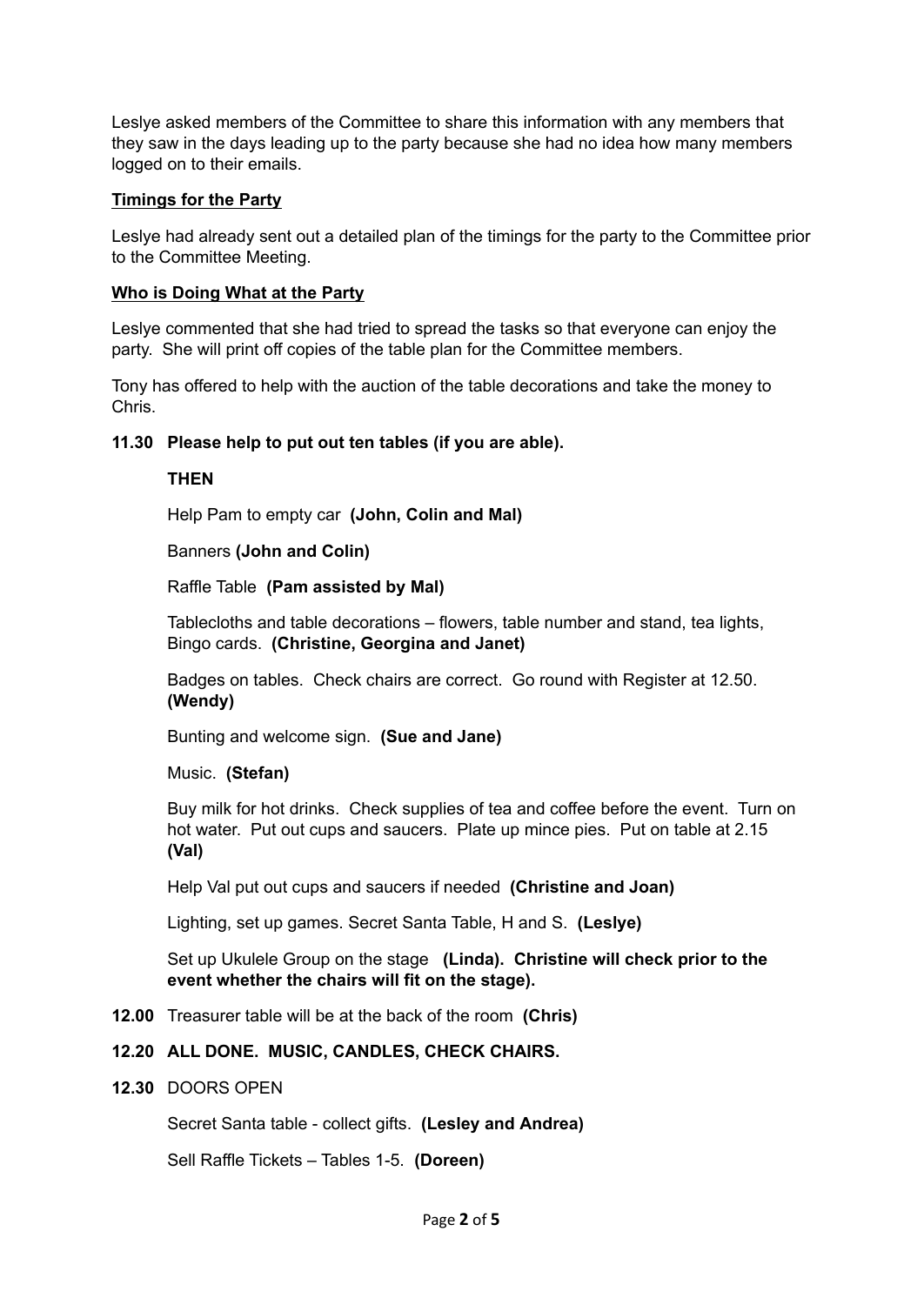Sell Raffle Tickets – Tables 6-10. **(Beryl)**

Raffle Table. **(Pam)**

- **12.55** Tick off names on the register **(Wendy)**
- **1.00** Welcome. **(Leslye)**
- **2.15** Make tea and coffee. **(Christine/Joan).** Each table will wash up their own cups and saucers and put away in cupboard).

Put out mince pies out. **(Val)**

**3.30** Check kitchen and turn off water. **(Val)**

#### 2. **SPENDING GRANT MONEY**

Wendy will send off the form for RTC this week. Leslye confirmed that she had sent off the form to the National Lottery, together with a photograph, but she has heard nothing back from them as yet.

Wendy said that there was at least £350 of funding money left to spend and this will be discussed at the next Committee meeting.

#### **Membership Update**

Wendy reported that the membership total now stands at 142. We have another two new members, James Bradley and Lyn Ellis. Details of membership are:

- 131 Fully Paid-Up Members
- 10 Associate Members
- 1 Honorary Life Member

Leslye said that in the New Year we should be doing more to support new members and this will be discussed at the next Committee meeting. Suggestions put forward so far were a Race Night in February and a quiz for April Fool's Day.

She said that we will need to recruit three more members for the Committee and should invite members to the Committee meetings so that they can see how it works. We should also be looking at more of a gender balance on the Committee.

Leslye commented that we should try to encourage new interest groups. Stefan would like to resurrect the Wine Appreciation Group but would like members to take part in researching wines and talking about them.

Stefan has also said that he is interested in starting a bird watching group but could only do about four a year.

#### **Membership Fees**

There was a brief discussion about fees from the  $1<sup>st</sup>$  April 2022. It was decided to postpone this until January when we may have some idea of what other U3As are charging and when we know roughly what expenditure for the year will be.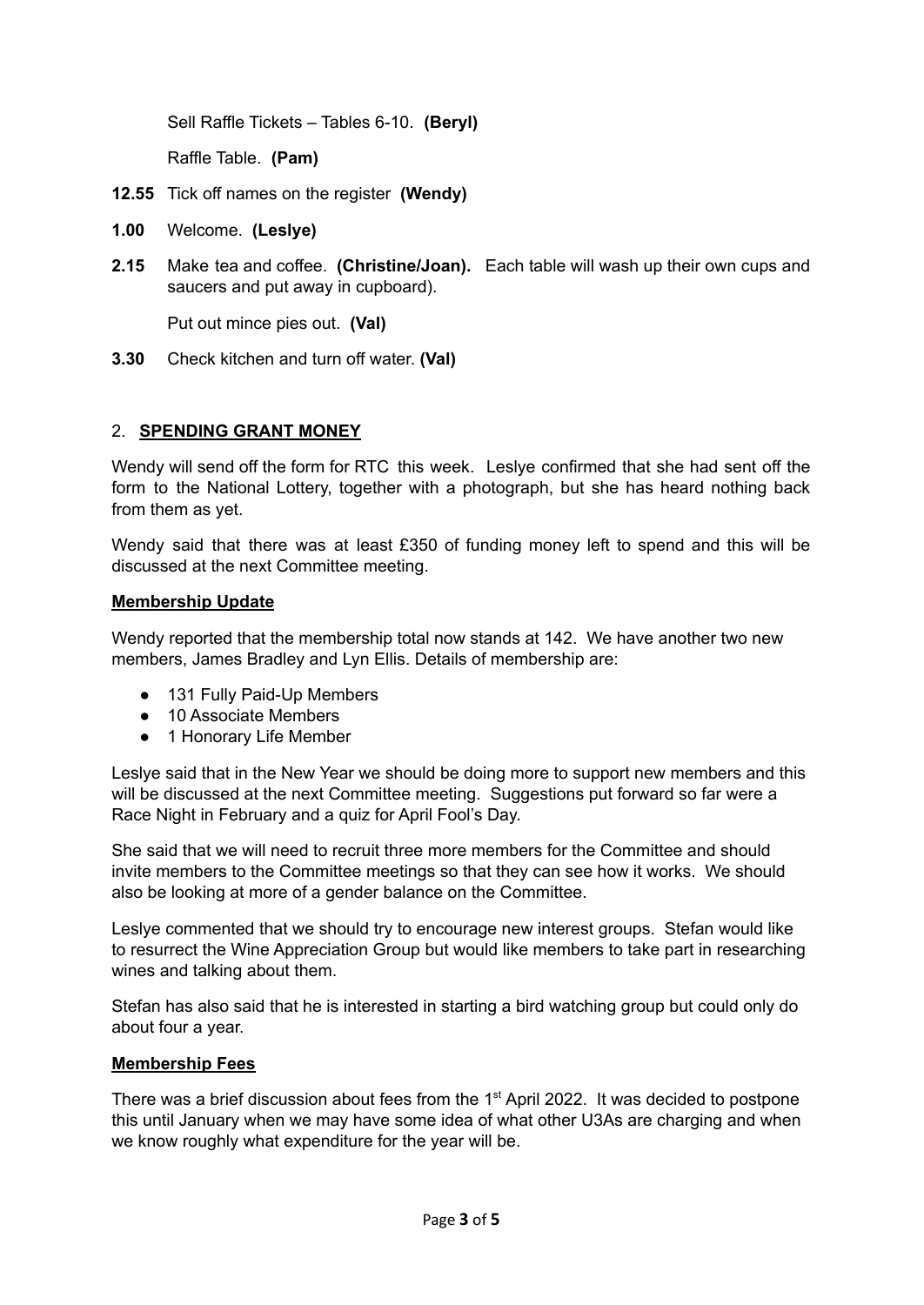# **3. BRANDING, PUBLICITY, MARKETING**

Ann attended a regional meeting facilitated by Jean Hogg. There were presentations by Sue Stokes and Paul Martinez.

There were lots of links for getting and keeping new members.

Ann was unable to attend the Notts Network Meeting but has received information concerning next year's U3A week.

Ann has received a communication from Edwinstowe Parish Council apologising for not including Dukeries u3a in their Christmas event but will include us for the event next year.

Ann reported that Dukeries u3a had been given a full page spread in the Edwinstowe Magazine.

Ann reported that the new larger pole for the feather banner has now been received at no extra charge.

Ann reported that the projector for the Members' Meetings is not adequate and the images are quite small. She wondered whether there would be money available to get a new one. John said that it was possible that we could get a new lens and that he would research this.

#### Speaker

The speaker for January has said that she will not charge a fee but would like a donation to the charity "Beauty's Legacy". Leslye commented that, as a charity, we are unable to give a donation and we would have to put it down as a speaker's fee or expenses for the speaker.

Leslye gave a vote of thanks to Ann for all her hard work during the past year.

#### 4. **TREASURER'S REPORT**

Chris apologised that there were no Accounts for November as he has been away on holiday. He said that he will get everything up to date towards the end of this week.

Chris did say that he would like to get the Social Activity account electronically linked to the Du3a Current Account. He will continue to pursue this aim.

There has been a further communication from Andrew Young. He charges £10 per member of the Water Colour Group but does not pay this into the Du3a account.

Jon Lovell has said that he never wanted to be a Du3a member but he is the tutor of the Water Colour Group and has to be a member.

Leslye has been in touch with the Secretary of the Wellow Memorial Hall and has arranged that payment for the hire of the hall will go directly to them.

#### **5. NEWS LETTER**

John will delay the production of the Newsletter to members until  $8<sup>th</sup>$  January because of the busy period around Christmas.